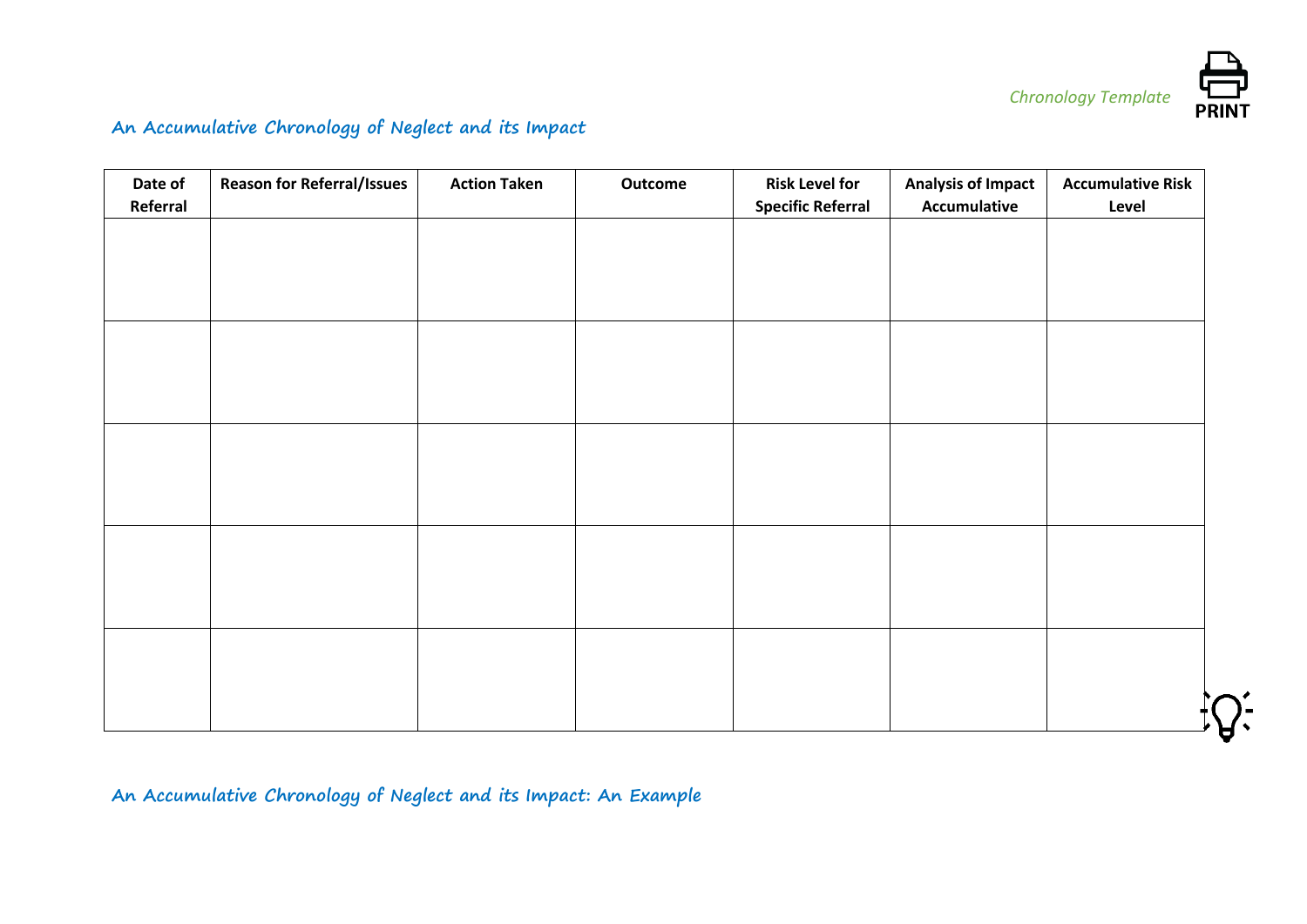| Date of<br>Referral | <b>Reason for Referral/Issues</b>                                                | <b>Action Taken</b>                                                                                          | <b>Outcome</b>                                                | <b>Risk Level for</b><br><b>Specific Referral</b> | <b>Analysis of Impact</b><br><b>Accumulative</b> | <b>Accumulative Risk</b><br>Level |
|---------------------|----------------------------------------------------------------------------------|--------------------------------------------------------------------------------------------------------------|---------------------------------------------------------------|---------------------------------------------------|--------------------------------------------------|-----------------------------------|
| 01.01.14            | Very poor home<br>conditions; kitchen dirty,<br>no food, no clean clothes        | Assessment<br>completed; parents<br>advised to address<br>the issues (left)                                  | Further visit; home<br>conditions<br>improved.<br>Case closed | Low                                               |                                                  |                                   |
| 25.03.14            | Poor home conditions<br>Children found wandering<br>around the street            | Assessment<br>completed<br>Child in Gran's care<br>whilst wandering<br>Home conditions<br>good enough        | Case closed                                                   | Low                                               |                                                  |                                   |
| 04.06.14            | Poor school attendance<br>Child's behaviour<br>deteriorating                     | Letter to family<br>with community<br>based services EWS<br>informed                                         | Case closed                                                   | Low                                               |                                                  |                                   |
| 05.11.14            | Children hungry, children's<br>poor presentation, poor<br>home conditions        | House cluttered,<br>limited food<br>available, food<br>parcel given                                          | Refer to tenancy<br>support.<br>Case closed                   | Low                                               |                                                  |                                   |
| 02.01.15            | Concerns regarding parents<br>drinking, parents arguing;<br>home conditions poor | Assessment<br>completed, child in<br>need plan in place;<br>work with parents<br>around managing<br>the home | Case closed -<br>01.08.15                                     | Low                                               |                                                  |                                   |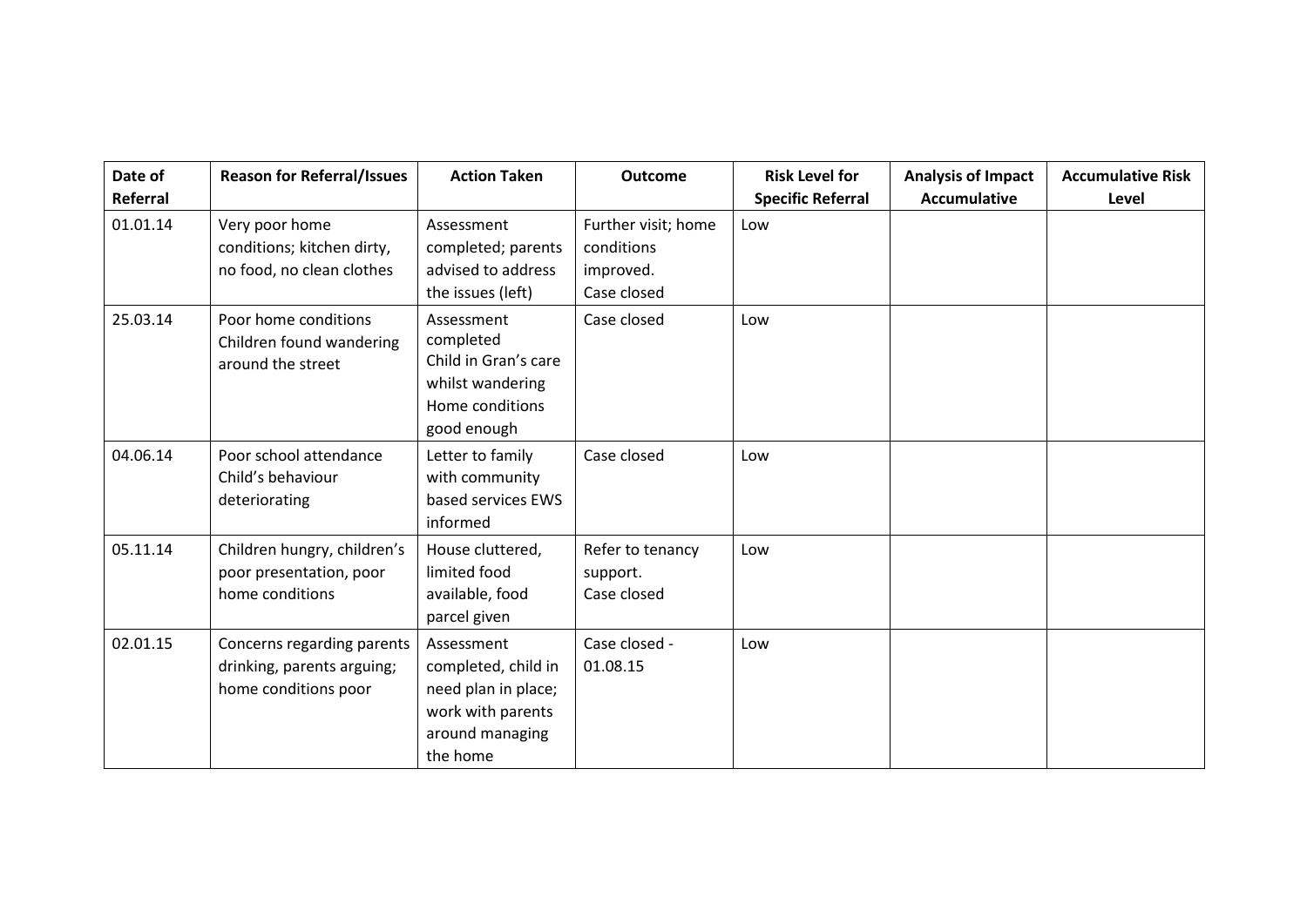| 04.02.15 | Child calls 999, parents<br>arguing                                                   | Police attended -<br>no disclosure made                                                                          | Case closed                                    | Low    |  |
|----------|---------------------------------------------------------------------------------------|------------------------------------------------------------------------------------------------------------------|------------------------------------------------|--------|--|
| 06.06.15 | Domestic Violence<br>incident; parents drunk;<br>poor home conditions                 | Strategy discussion;<br>S47 investigation;<br>children placed with<br>grandparents; CP<br>conference<br>arranged | CP Plan<br>Case closed -<br>01.05.16           | Medium |  |
| 04.06.16 | Domestic disturbance;<br>parents drunk; poor home<br>conditions; child with<br>injury | Strategy discussion;<br>S47 investigation;<br>child placed in<br>foster care                                     | ICO applied for,<br>children remain in<br>care | High   |  |